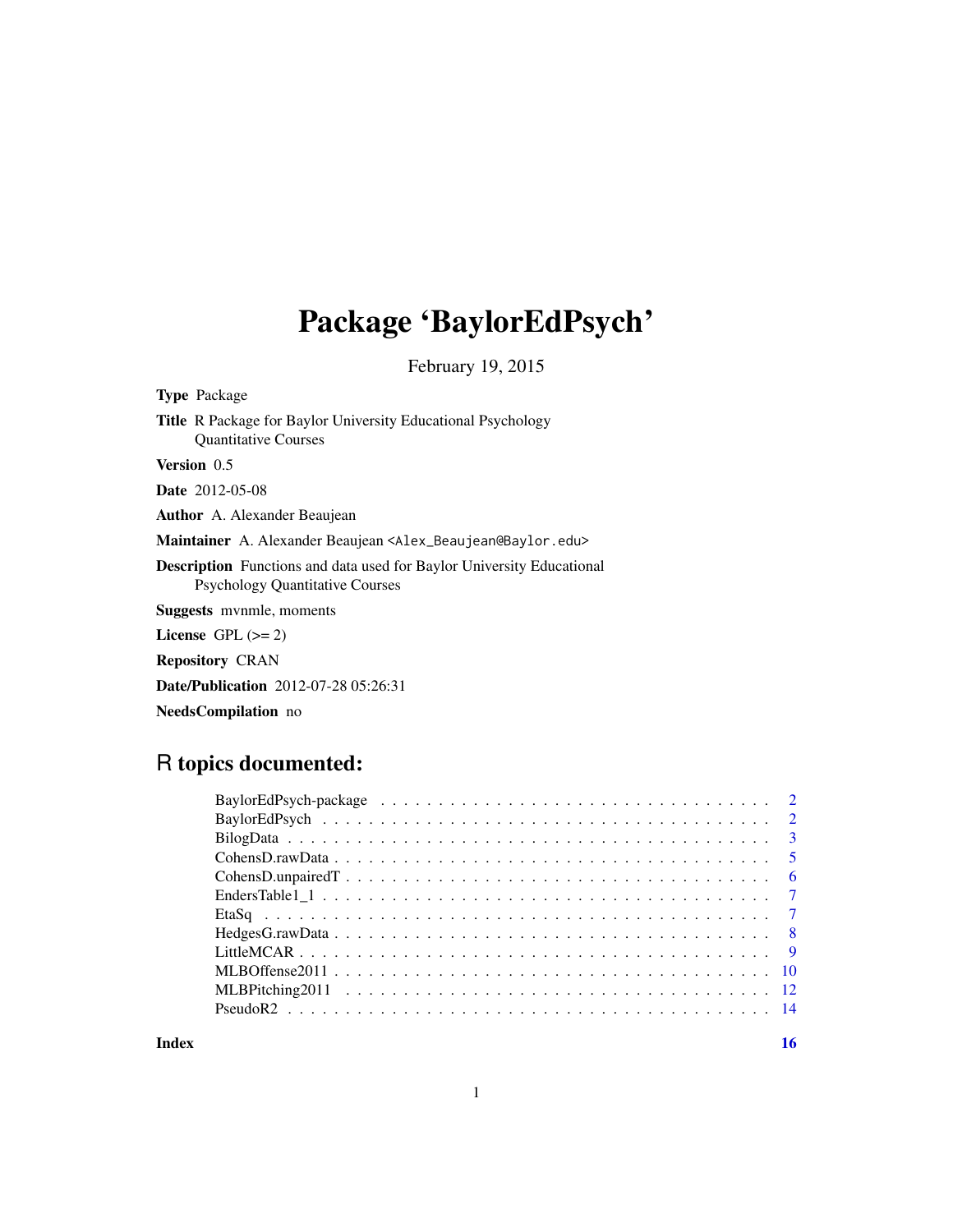<span id="page-1-0"></span>BaylorEdPsych-package *R functions/data for Baylor Ed Psych Department's Quantitative Courses*

## Description

R functions and data for Baylor University Educational Psychology Department's Quantitative Courses

## Details

| Package: | BaylorEdPsych |
|----------|---------------|
| Type:    | Package       |
| Version: | 1.0           |
| Date:    | 2012-05-08    |
| License: | $GPL (= 2)$   |

#### Author(s)

A. Alexander Beaujean

Maintainer: A. Alexander Beaujean <Alex\_Beaujean@Baylor.edu>

| BaylorEdPsych | Baylor Educational Psychology Quantitative Courses R Functions and |
|---------------|--------------------------------------------------------------------|
|               | Data                                                               |

## Description

Baylor Educational Psychology Quantitative Courses R Functions and Data

#### Value

Data Sets:

|                 | MLBOffense2011 2011 Major League Baseball Offensive Data                                                                         |
|-----------------|----------------------------------------------------------------------------------------------------------------------------------|
| MLBPitching2011 |                                                                                                                                  |
|                 | 2011 Major League Baseball Pitching Data                                                                                         |
|                 | EndersTable1_1 Data from table 1.1 (p. 3) in Enders, C. K. (2011). Applied missing data analy-<br><i>sis.</i> New York: Guilford |

Effect Sizes: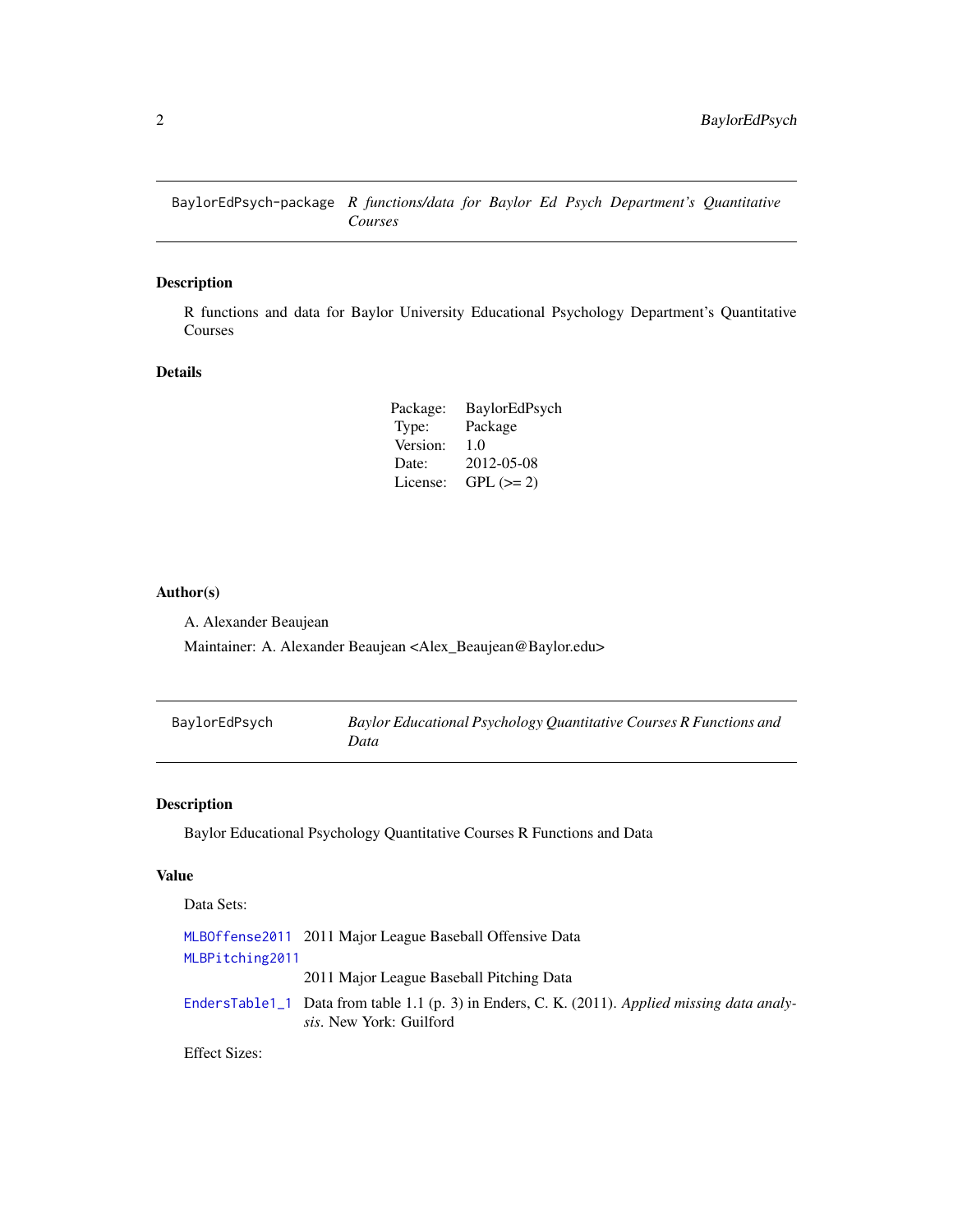## <span id="page-2-0"></span>BilogData 3

| PseudoR2             | Various Pseudo- $R^2$ values for a regression with a dichotomous outcome                                 |
|----------------------|----------------------------------------------------------------------------------------------------------|
| CohensD.rawData      |                                                                                                          |
| CohensD.unpairedT    | Cohen's d effect size from raw data                                                                      |
|                      | Cohen's d effect size from unpaired (independent samples) t test                                         |
| HedgesG.rawData      |                                                                                                          |
|                      | Hedge's g effect size from raw data                                                                      |
| <b>Missing Data:</b> |                                                                                                          |
| LittleMCAR           | Little's Missing Completely At Random (MCAR) chi-square test                                             |
| Data Preperation:    |                                                                                                          |
| BilogData            | Coverts a R data frame to a fixed width data frame for use in BILOG-MG and<br>exports it to a . dat file |

## Author(s)

A. Alexander Beaujean

## References

Baylor Psychometric Laboratory: [http://blogs.baylor.edu/psychometric\\_lab/](http://blogs.baylor.edu/psychometric_lab/) Baylor University Educational Psychology: <http://www.baylor.edu/soe/edp/>

<span id="page-2-1"></span>BilogData *Create Fixed Width Data File for use with BILOG-MG*

#### Description

Coverts a R data frame to a fixed width data frame for use in BILOG-MG and exports it to a .dat file. Similar to what the the est function in the irtoys package does, but allows for the use of your own ID variable instead of creading one.

### Usage

```
BilogData(resp, data.name="mydata", location=NULL,
ret.val=FALSE, idvar=NULL)
```
#### Arguments

| resp      | A data frame consisting of item responses and possilby an identification varaible                                                                                                                         |
|-----------|-----------------------------------------------------------------------------------------------------------------------------------------------------------------------------------------------------------|
| data.name | Name of the exported . dat file.                                                                                                                                                                          |
| location  | Where the created . dat file will be stored. Defaults to current working directory.                                                                                                                       |
| ret.val   | If want the .dat to be printed on screen. Logical. Defaults to not priting on<br>screen                                                                                                                   |
| idvar     | If an ID variable is included in the resp data frame, give the name (e.g., $i$ dvar=" $ID$ ").<br>Otherwise, a ID variable will be generated. ID variable can be up to 6 numeric<br>characters in length. |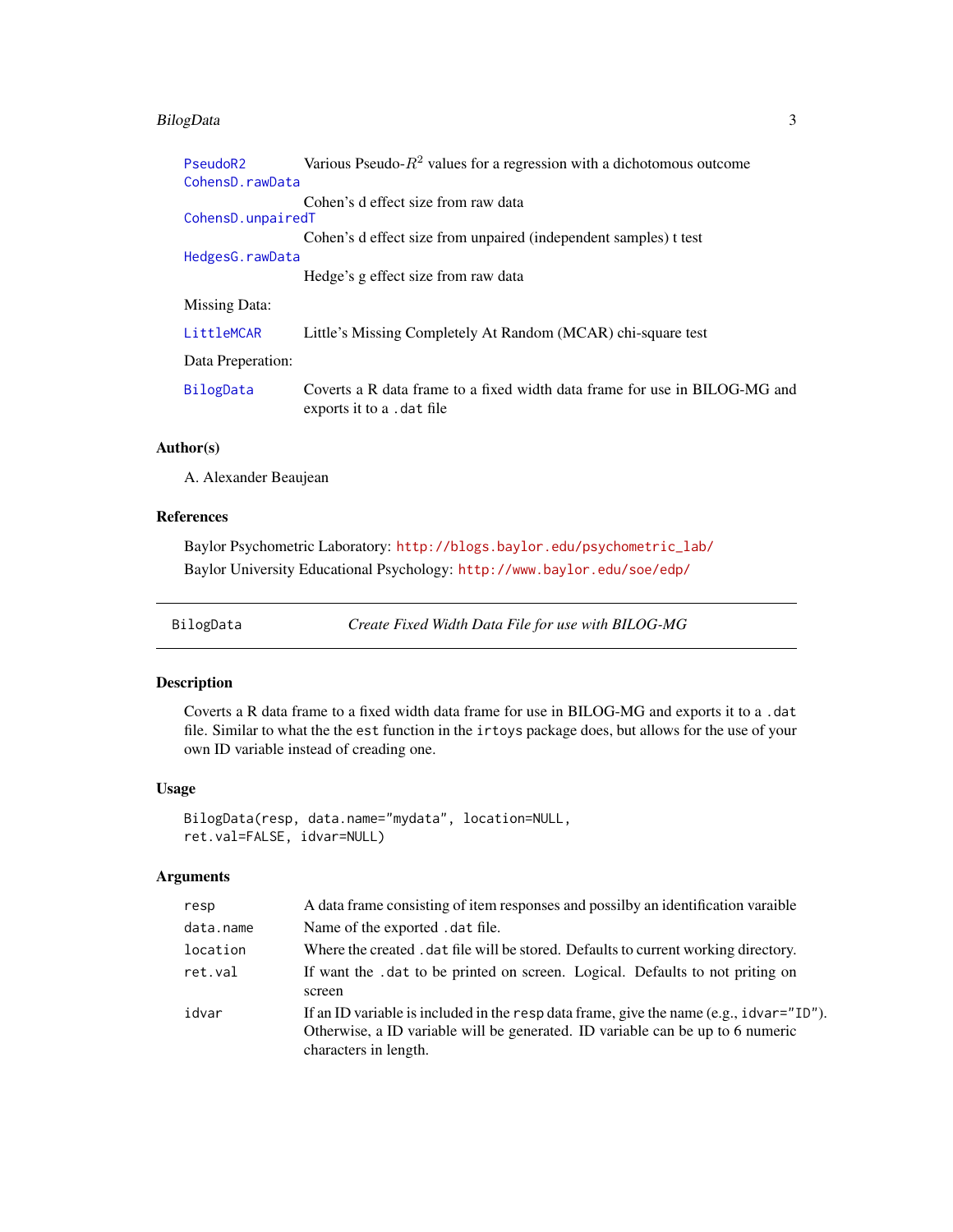#### <span id="page-3-0"></span>Details

None.

#### Value

None. If ret.val=TRUE the exported .dat file will be printed on screen.

#### Note

None

#### Author(s)

A. Alexander Beaujean

#### References

Zimowski, M., Muraki, E., Mislevy, R. J., & Bock, R. D. (1996). *BILOG-MG 3: Item analysis and test scoring with binary logistic models.* [Computer software]. Chicago, IL: Scientific Software International.

du Toit, M. (2003). *IRT from SSI*. Chicago: Scientific Software International.

Partchev, I. (2012). *irtoys: Simple interface to the estimation and plotting of IRT models* (version 0.1.5). Flanders, Belgium: KU Leuven. Retrieved from [http://cran.r-project.org/web/](http://cran.r-project.org/web/packages/irtoys/irtoys.pdf) [packages/irtoys/irtoys.pdf](http://cran.r-project.org/web/packages/irtoys/irtoys.pdf)

#### See Also

[irtoys-package](#page-0-0)

#### Examples

```
#Simulate dichotomous data with ID
datt<-cbind(rnorm(100), rnorm(100), rnorm(100))
d.datt<-dim(datt)
datt<-as.numeric(datt > 0)
dim(datt)<-d.datt
datt<-data.frame(ID=seq(1,100), datt)
```

```
#Export \emph{mydata.dat} file to working directory
BilogData(datt, idvar="ID")
```

```
#Print the exported data frame, \emph{Test5.dat}, on screen, too
BilogData(datt, data.name = "Test5", ret.val=TRUE, idvar="ID")
```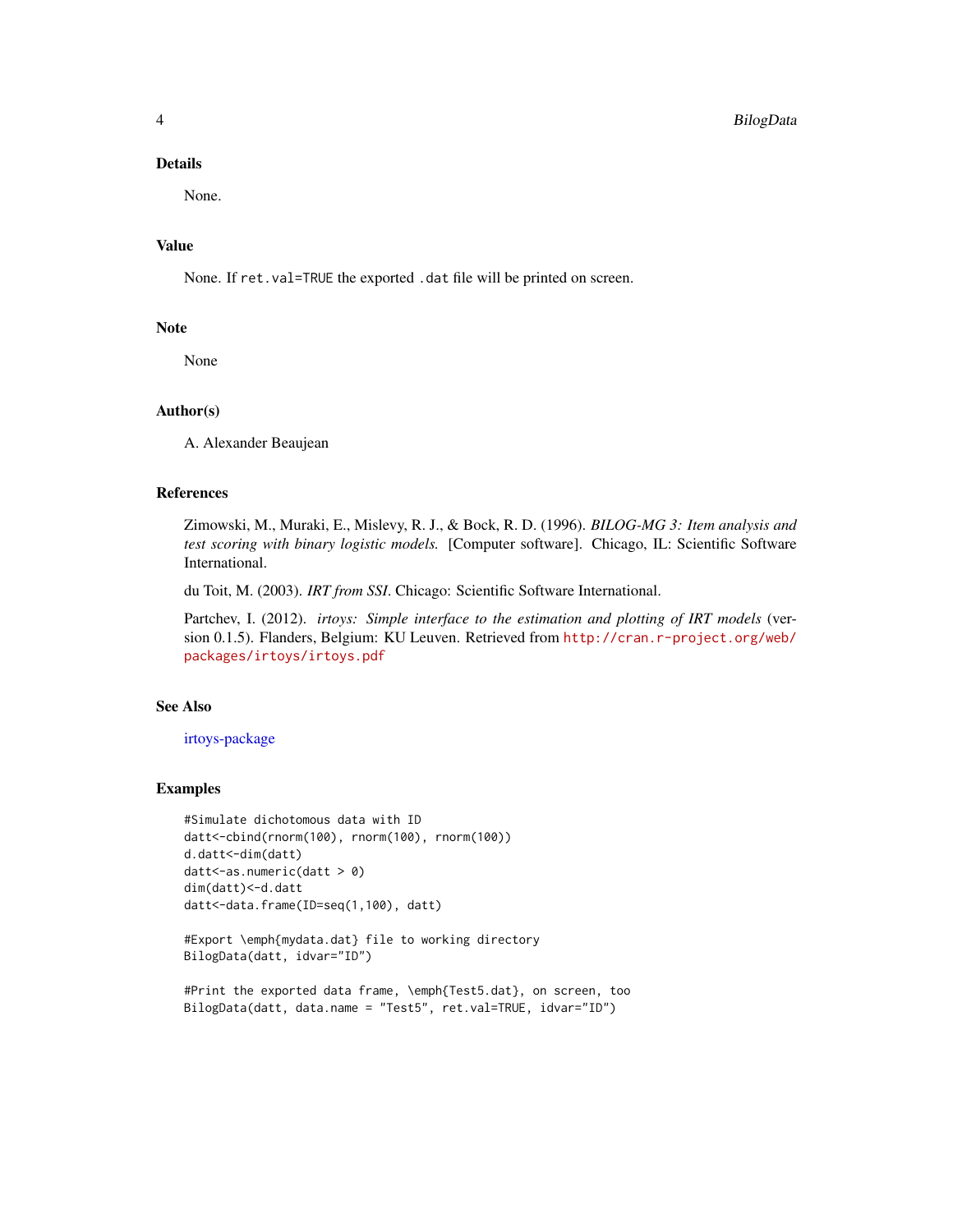## <span id="page-4-1"></span><span id="page-4-0"></span>Description

Calculate's Cohen's d

## Usage

CohensD.rawData(E.data, C.data)

## Arguments

| E.data | Data from group 1 (Experimental/Treatment Group) |
|--------|--------------------------------------------------|
| C.data | Data from group 2 (Control Group)                |

## Value

Cohen's d effect size

#### Author(s)

A. Alexander Beaujean

## References

Cohen, J. (1988). *Statistical power analysis for the behavioral sciences* (2nd ed.). Mahwah, NJ: Erlbaum.

## Examples

```
#Simulate Data
set.seed(4565)
Treat<-rnorm(100,.5,1)
set.seed(45651)
Control<-rnorm(100,0,1)
```
CohensD.rawData(Treat,Control)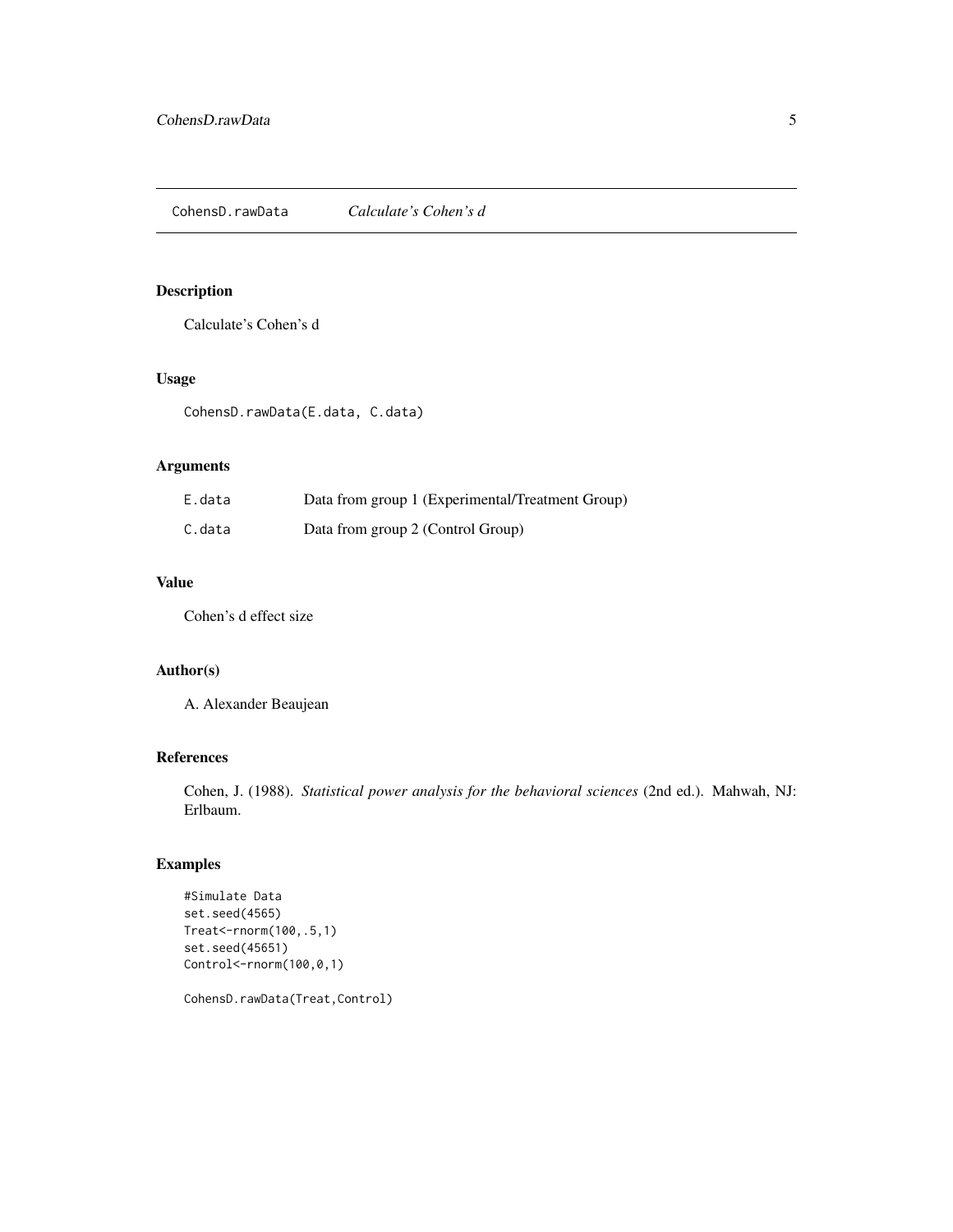<span id="page-5-1"></span><span id="page-5-0"></span>CohensD.unpairedT *Cohen's d from an unpaired (indepednet samples) t-test*

#### Description

Calculate's Cohen's d using results from an unpaired (indepednet samples) t-test

## Usage

```
CohensD.unpairedT(t.val, n1, n2)
```
## Arguments

| t.val | t statistic from unpaired/indepednet samples t-test |
|-------|-----------------------------------------------------|
| n1    | Sample size for group 1                             |
| n2    | Sample size for group 2                             |

#### Value

Cohen's d effect size

#### Author(s)

A. Alexander Beaujean

#### References

Cohen, J. (1988). *Statistical power analysis for the behavioral sciences* (2nd ed.). Mahwah, NJ: Erlbaum.

#### See Also

[t.test](#page-0-0)

## Examples

```
#Simulate data
set.seed(4565)
Treat<-rnorm(100,.5,1)
set.seed(45651)
Control<-rnorm(100,0,1)
t<-t.test(Treat,Control, var.equal = TRUE)$statistic
nt<-length(Treat)
nc<-length(Control)
```
CohensD.unpairedT(t, nt, nc)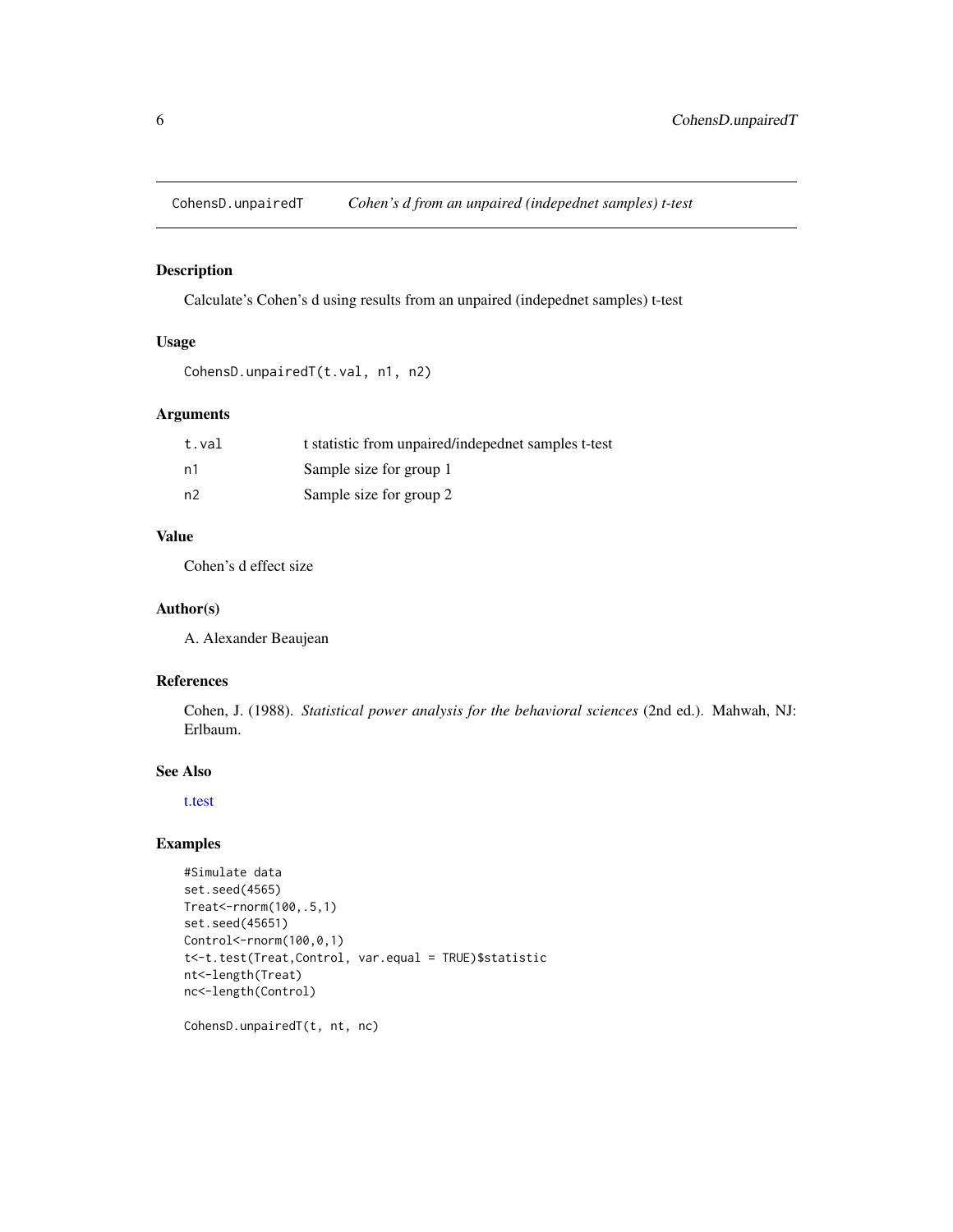<span id="page-6-1"></span><span id="page-6-0"></span>

## Description

Data from Table 1.1 (p. 3) of Enders (2011) *Applied Missing Data Analysis*.

## Usage

```
data(EndersTable1_1)
```
## Format

A data frame with 20 observations on the following 3 variables.

IQ IQ

JP Job Performace

WB Psychological Well Being

#### Source

Enders, C. K. (2011). *Applied missing data analysis*. New York: Guilford.

### Examples

data(EndersTable1\_1)

EtaSq *(Partial) Eta Squared*

#### Description

Returns eta squared and partial eta squared values for aov objects

#### Usage

EtaSq(x)

#### Arguments

x Analysis of variance (aov) object

#### Value

Eta<sup>^2</sup>  $\eta^2$  value (SS Effect/SS Total) Partial Eta^2 Partial  $\eta^2$  value (SS Effect/SS Residual)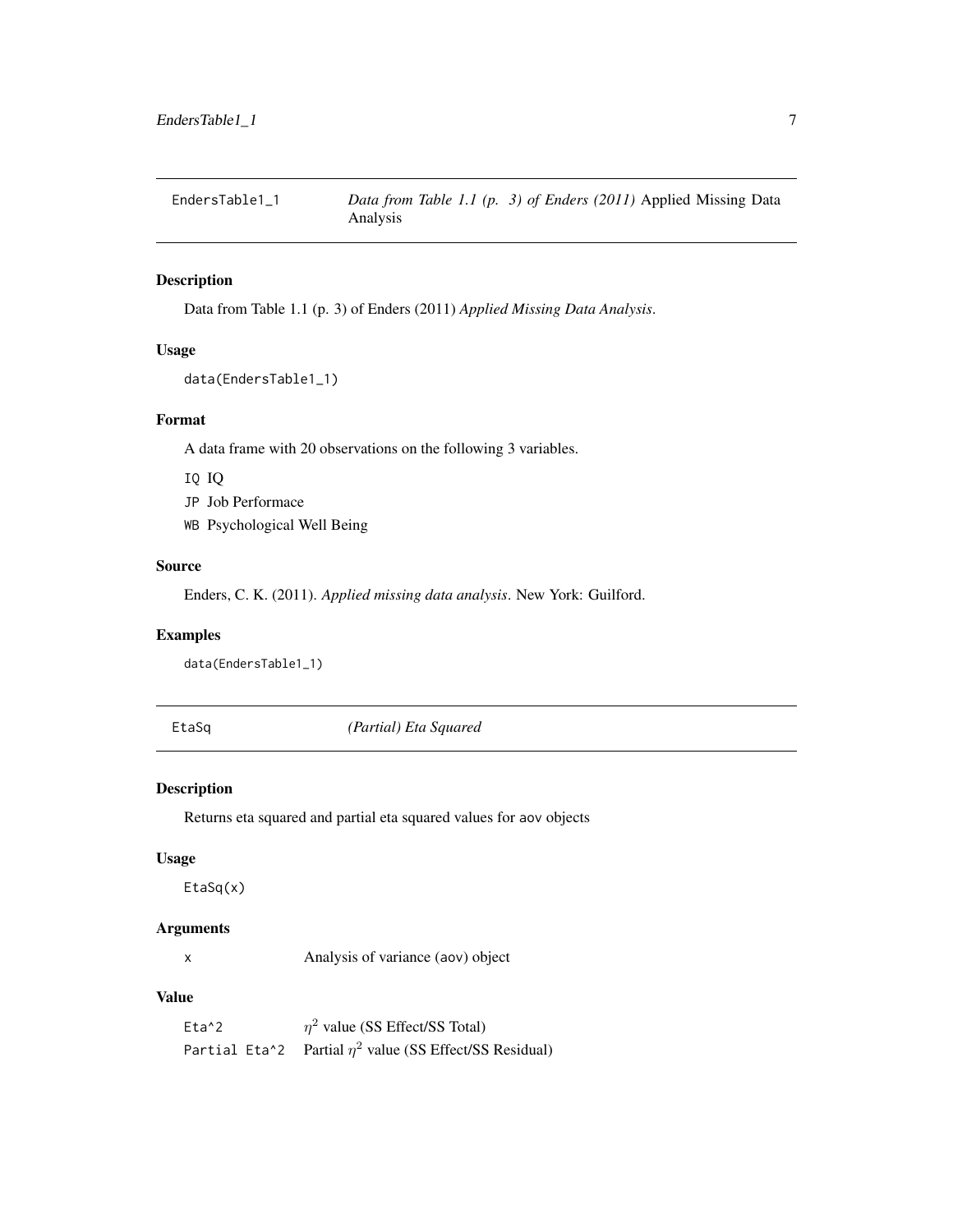<span id="page-7-0"></span> $\eta^2$  overestimates the variance explained in the population (i.e., it is a biased estimator), but as the sample size gets larger the amount of bias gets smaller. Grissom and Kim (2012, p. 182–183) suggest alternative estimators.

#### Author(s)

A. Alexander Beaujean

## References

Grissom, R. J. & Kim, J. J. (2012). *Effect sizes for research: Univariate and multivariate applications* (2nd ed.). New York: Routledge

#### See Also

[aov](#page-0-0)

## Examples

```
data(MLBOffense2011)
groupRBI<-aov(RBI~Tm, data=MLBOffense2011, subset=c(Tm=="ARI" | Tm=="TOT" | Tm=="SFG"))
EtaSq(groupRBI)
```
<span id="page-7-1"></span>HedgesG.rawData *Hedges' g from raw data*

#### Description

Calculates Hedges' g effect size from raw data

#### Usage

HedgesG.rawData(E.data, C.data)

#### Arguments

| E.data | Data from group 1 |
|--------|-------------------|
| C.data | Data from group 2 |

## Details

Similar to Cohen's d, but a different scaling. The interpretation is the same (i.e., group dofferences in standard deviation units)

### Value

Hedges' g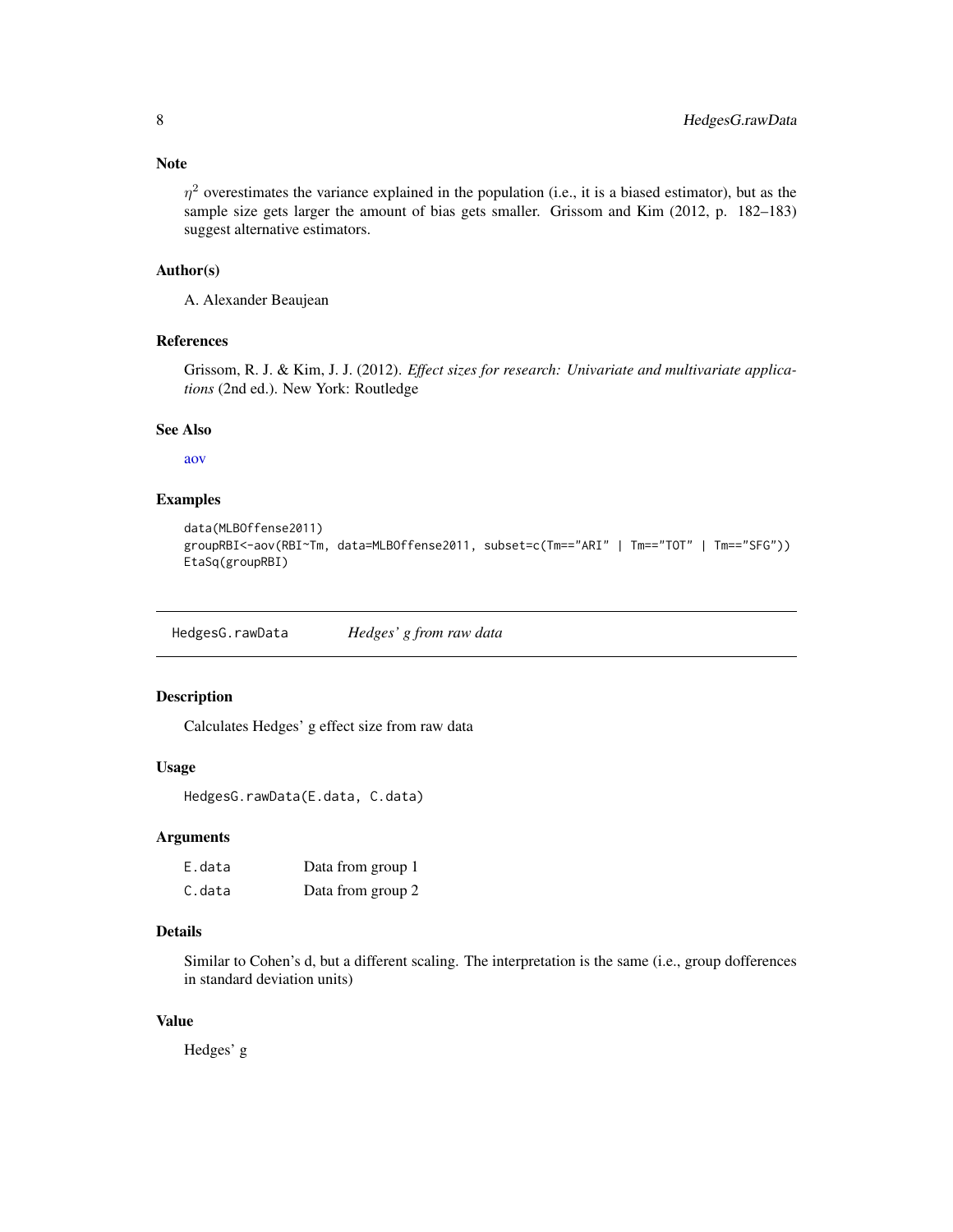#### <span id="page-8-0"></span>LittleMCAR 9

## Author(s)

A. Alexander Beaujean

#### References

Hedges, L. V. & Olkin, I. (1985). *Statistical methods for meta-analysis*. Orlando: Academic Press.

#### Examples

```
#Simulate Data
set.seed(4565)
Treat<-rnorm(100,.5,1)
set.seed(45651)
Control<-rnorm(100,0,1)
```
HedgesG.rawData(Treat,Control)

<span id="page-8-1"></span>LittleMCAR *Little's missing completely at random (MCAR) test*

#### Description

Uses Little's test to assess for missing completely at random for multivariate data with missing values

## Usage

LittleMCAR(x)

#### Arguments

x A data frame or data matrix of no more than 50 variables

#### Details

Depending on the sample size and number of missing data patterns, this function could take a long time to run.

#### Value

| chi.square       | Chi-square value                             |
|------------------|----------------------------------------------|
| df               | Degrees of freedom used for chi-square       |
| missing.patterns |                                              |
|                  | Number of missing data patterns              |
| amount.missing   |                                              |
|                  | Amount and percent of mssing data            |
| data             | The data, organized my missing data patterns |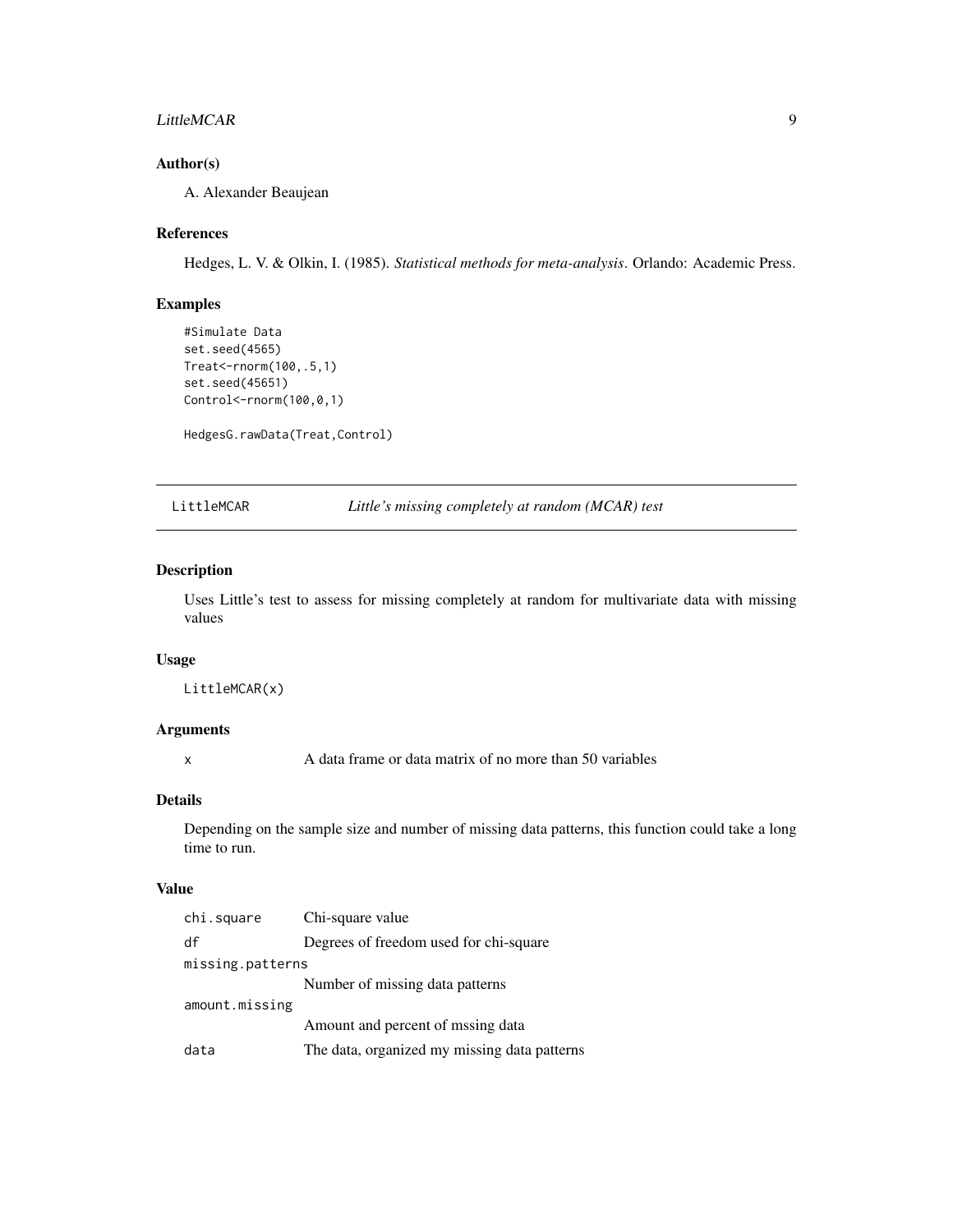#### <span id="page-9-0"></span>Author(s)

A. Alexander Beaujean

#### References

Little, R. J. A. (1988). A test of missing completely at random for multivariate data with missing values. *Journal of the American Statistical Association, 83*(404), 1198–1202.

#### See Also

[md.pattern](#page-0-0)

#### Examples

```
data(EndersTable1_1)
LittleMCAR(EndersTable1_1)
```
<span id="page-9-1"></span>MLBOffense2011 *2011 Major League Baseball offensive data*

#### Description

Offensive data from Major League Baseball players in 2011 who were not traded during the season

#### Usage

data(MLBOffense2011)

#### Format

A data frame with 814 observations (only 688 had at least 1 At Bat [AB]) on the following 30 variables:

FName Player's first name

LName Player's last name

HR Home runs

Year Year of season

Age Player's age during year

Tm Player's team

Lg League in which player plays ( $NL = National League$ ;  $AL = American League$ )

G Games (Regulation length games in which a player plays)

PA Plate appearances (PA = AB+BB+IBB+HBP+SH+SF)

AB Number of official at bats (AB = PA-BB-IBB-HBP-SH-SF)

R Runs scored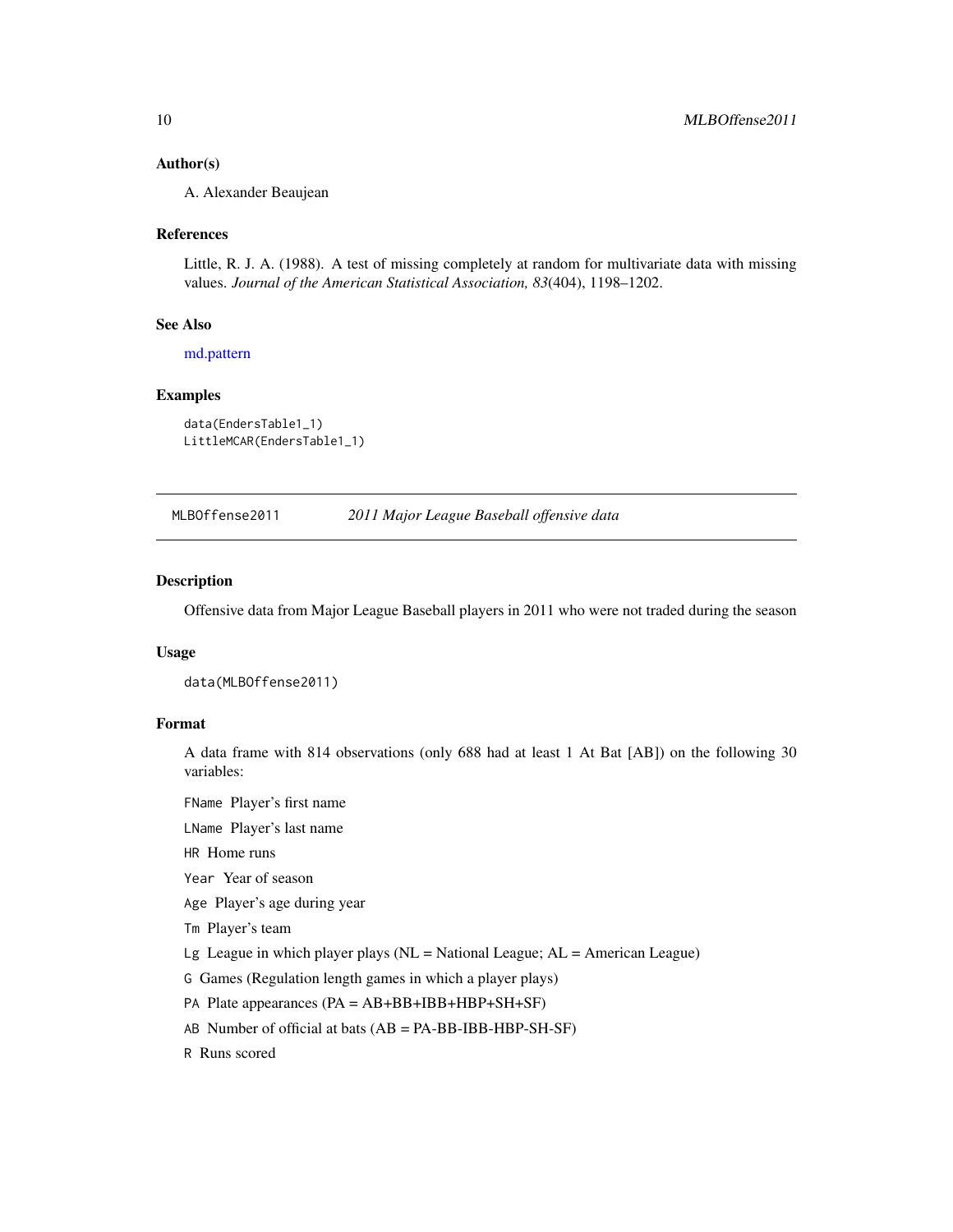- H Hits  $(H = B1+B2+B3+HR)$
- B1 Singles
- B2 Doubles
- B3 Triples
- RBI Runs batted in
- BB Walks
- IBB Intentional walks
- SO Strike outs
- HBP Hit by pitch
- SH Sacrifice bunts
- SF Sacrifice flys
- GDP Number of times player grounded into a double play
- SB Stolen bases
- CS Number of times player was caught stealing a base
- BA Batting average  $(BA = H/AB)$
- OBP On-base percentage (OBP = (H+BB+HBP)/(AB+BB+HBP+SF))
- SLG Slugging percentage  $(SLG = (B1)+(2*B2)+3*B3)+(4*HR)/AB)$
- OPS On-base percentage plus slugging percentage (OPS = OBP+SLG)
- TB Total bases  $(TB = (B1)+(2*B2)+(3*B3)+(4*HR))$

#### Details

Data from Retrosheet

## Author(s)

Thanks to Aaron Baggett for compling the data

#### Source

The information used here was obtained free of charge from and is copyrighted by Retrosheet. Interested parties may contact Retrosheet at <www.retrosheet.org>.

#### Examples

data(MLBOffense2011)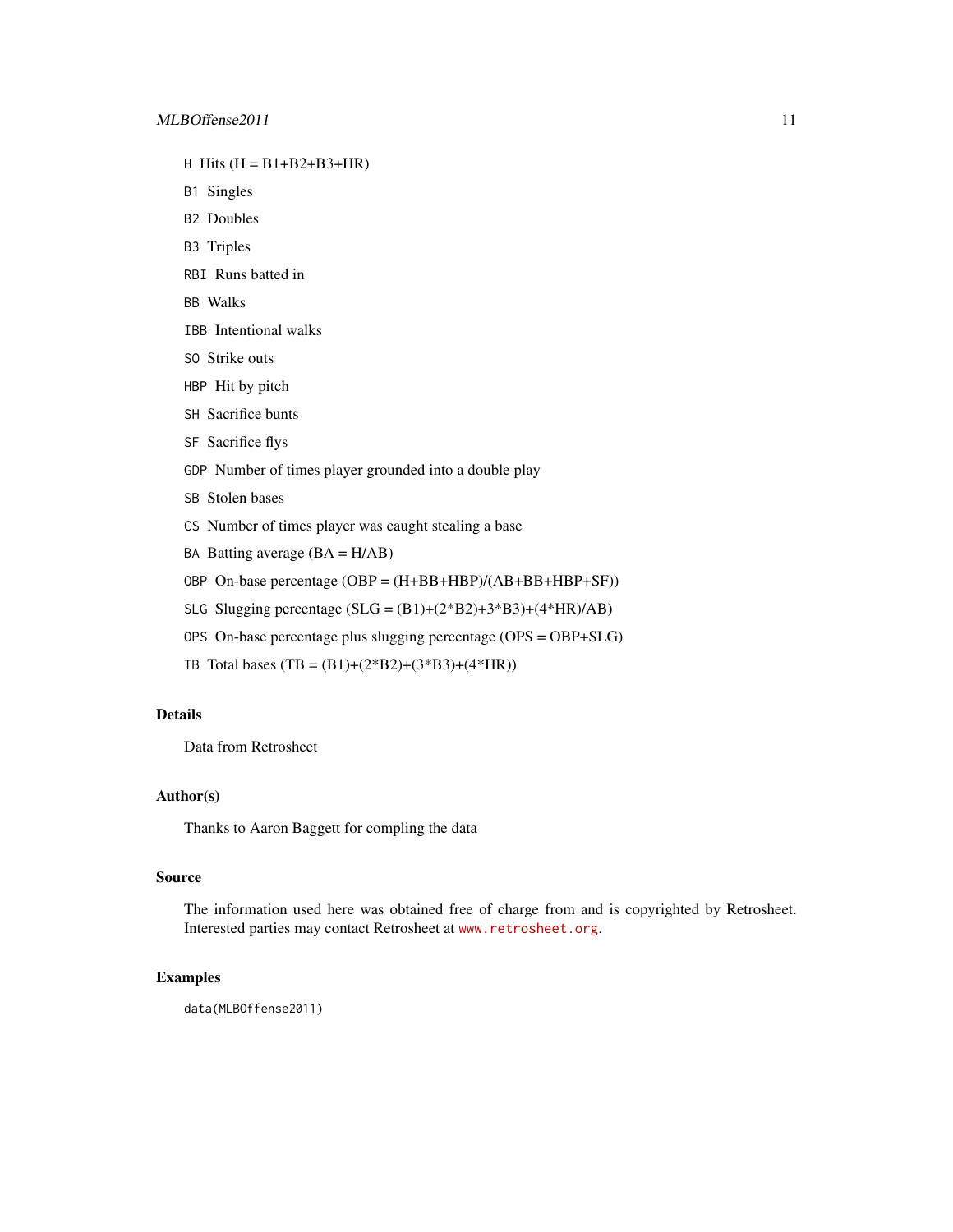<span id="page-11-1"></span><span id="page-11-0"></span>MLBPitching2011 *2011 Major League Baseball pitching data*

#### Description

Offensive data from some Major League Baseball pitchers in 2011 who were not traded during the season

#### Usage

```
data(MLBPitching2011)
```
#### Format

A data frame with 642 observations (531 with a Win-Loss Percent [WLP])on the following 44 variables.

Fname Player's first name

Lname Player's last name

SO Strike outs

Year Year of season

Age Player's age

Tm Player's team

Lg League in which player plays ( $NL = National League$ ;  $AL = American League$ )

G Games (Regulation length games in which a player plays)

GS Games started

CG Complete games

SHO Shutouts (Games in which a team allows no runs)

GF Games finished (Games in which a relief pitcher is the last to appear)

W Wins

L Losses

WLP Win-Loss Percentage (WLP =  $W/(W+L)$ )

SV Saves

IP Innings pitched

H Hits allowed

R Runs allowed

ER Earned runs allowed

BB Walks allowed

ERA Earned run average ( $ERA = 9*ER/IP$ )

ERAP Adjusted earned run average (ERAP = 100\*(lgERA/ERA))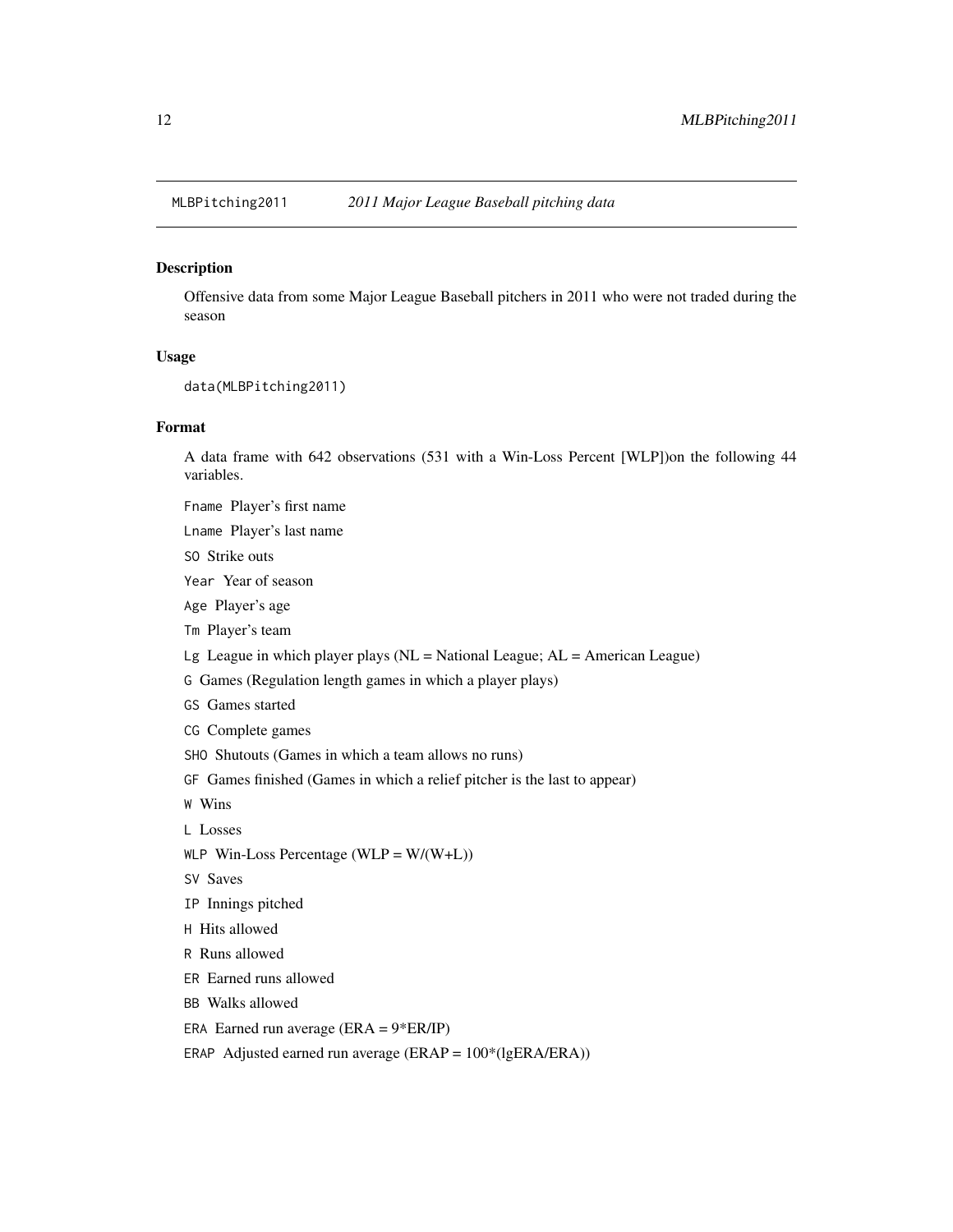- HR Homeruns allowed
- BF Batters faced
- AB At bats
- B1 Singles Allowed
- B2 Doubles allowed
- B3 Triples allowed
- IBB Intenional walks issued
- HBP Hit by pitch
- SH Sacrifice bunts allowed
- SF Sacrifice flys allowed
- GDP Ground ball double-plays induced
- SB Stolen bases alllowed
- CS Caught stealing
- PO Pickoffs
- BK Balks
- WP Wild pitches
- BA Opponent's batting average  $(BA = H/AB)$
- OBP Opponent's on-base percentage (OBP = (H+BB+HBP)/(AB+BB+HBP+SF))
- SLG Opponent's slugging percentage  $(SLG = (B1)+(2*B2)+3*B3)+(4*HR)/AB)$
- OPS Opponent's on-base plus slugging percentage (OPS = OBP+SLG)
- Pit Pitches thrown (Pit = str+balls thrown)
- Str Strikes thrown

#### Details

Data from Retrosheet

#### Author(s)

Thanks to Aaron Baggett for compling the data

#### Source

The information used here was obtained free of charge from and is copyrighted by Retrosheet. Interested parties may contact Retrosheet at <www.retrosheet.org>.

## Examples

data(MLBPitching2011)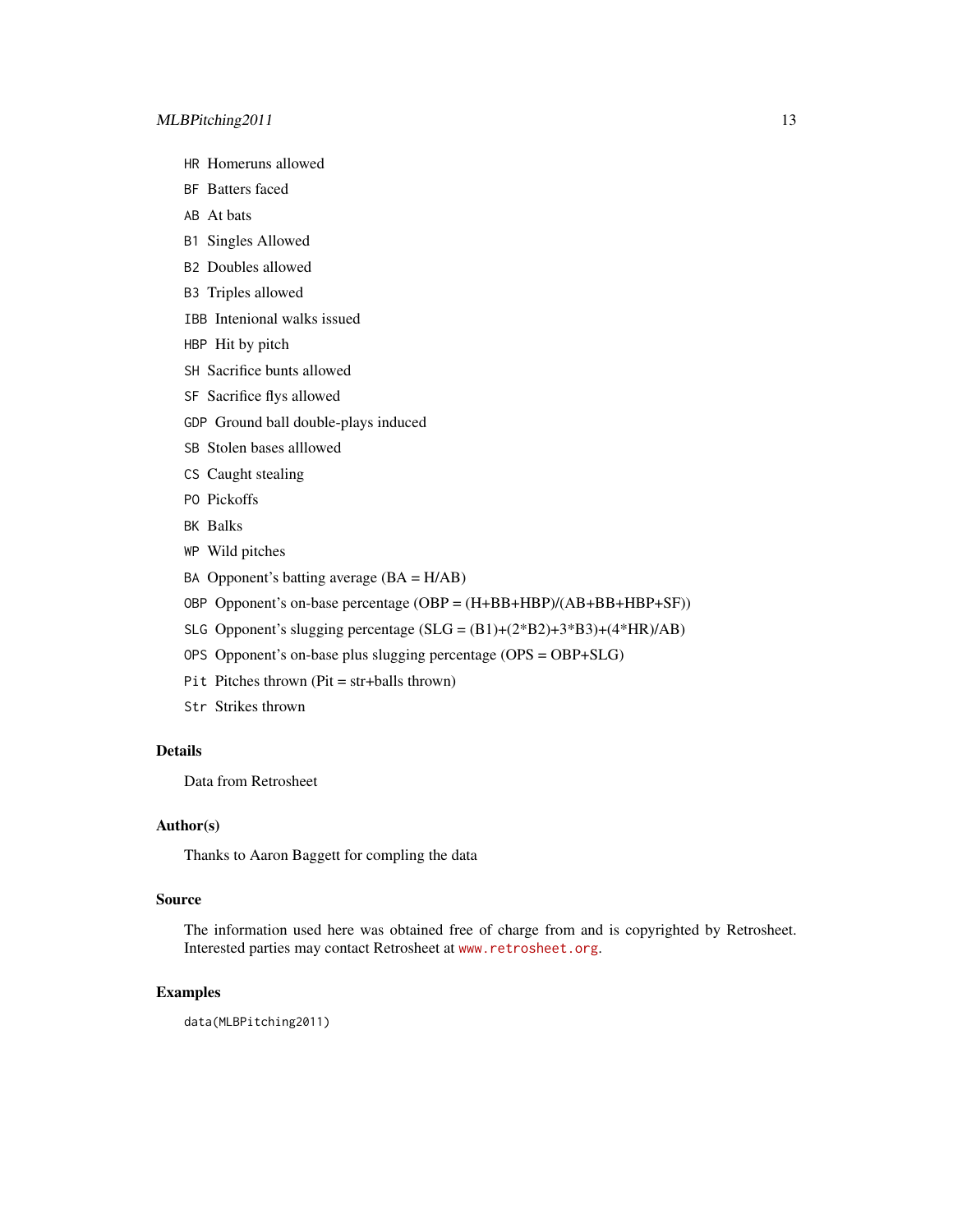<span id="page-13-1"></span><span id="page-13-0"></span>

## Description

Returns various pseudo- $R^2$  statistics (as well as Akaike's [corrected] information criterion) from a glm object. Should mimic those returend from a logistic/probit regression in *Stata* when using fitstat

#### Usage

PseudoR2(glmModel)

#### Arguments

| glmModel | Object from a glm model, preferably logsitstic regression, |
|----------|------------------------------------------------------------|
|          | e.g., $family=binomial(link="logit")$                      |

## Details

None

#### Value

| McFadden          | McFadden Pseudo- $R^2$                                                                               |
|-------------------|------------------------------------------------------------------------------------------------------|
| Adj.McFadden      | McFadden Adjusted Pseudo- $R^2$                                                                      |
| Cox.Snell         | Cox and Snell Pseudo- $R^2$ (also known as ML Pseudo- $R^2$ )                                        |
| Nagelkerke        | Nagelkerke Pseudo $R^2$                                                                              |
| McKelvey. Zavoina |                                                                                                      |
|                   | McKelvey and Zavoina Pseudo- $R^2$                                                                   |
| Effron            | Effron Pseudo- $R^2$                                                                                 |
| Count             | Count Pseudo- $R^2$ , number of correctly classified cases, uisng $\hat{\pi} > .50$ as the<br>cutoff |
| Adj.Count         | Adjusted Count Pseudo- $R^2$                                                                         |
| AIC               | Akaike's information criterion                                                                       |
| Corrected.AIC     | Corrected Akaike information criterion                                                               |

#### Note

There are many documented problems with using pseudo-R2 values (e.g., Long, 1997). Use the values judiciously.

## Author(s)

A. Alexander Beaujean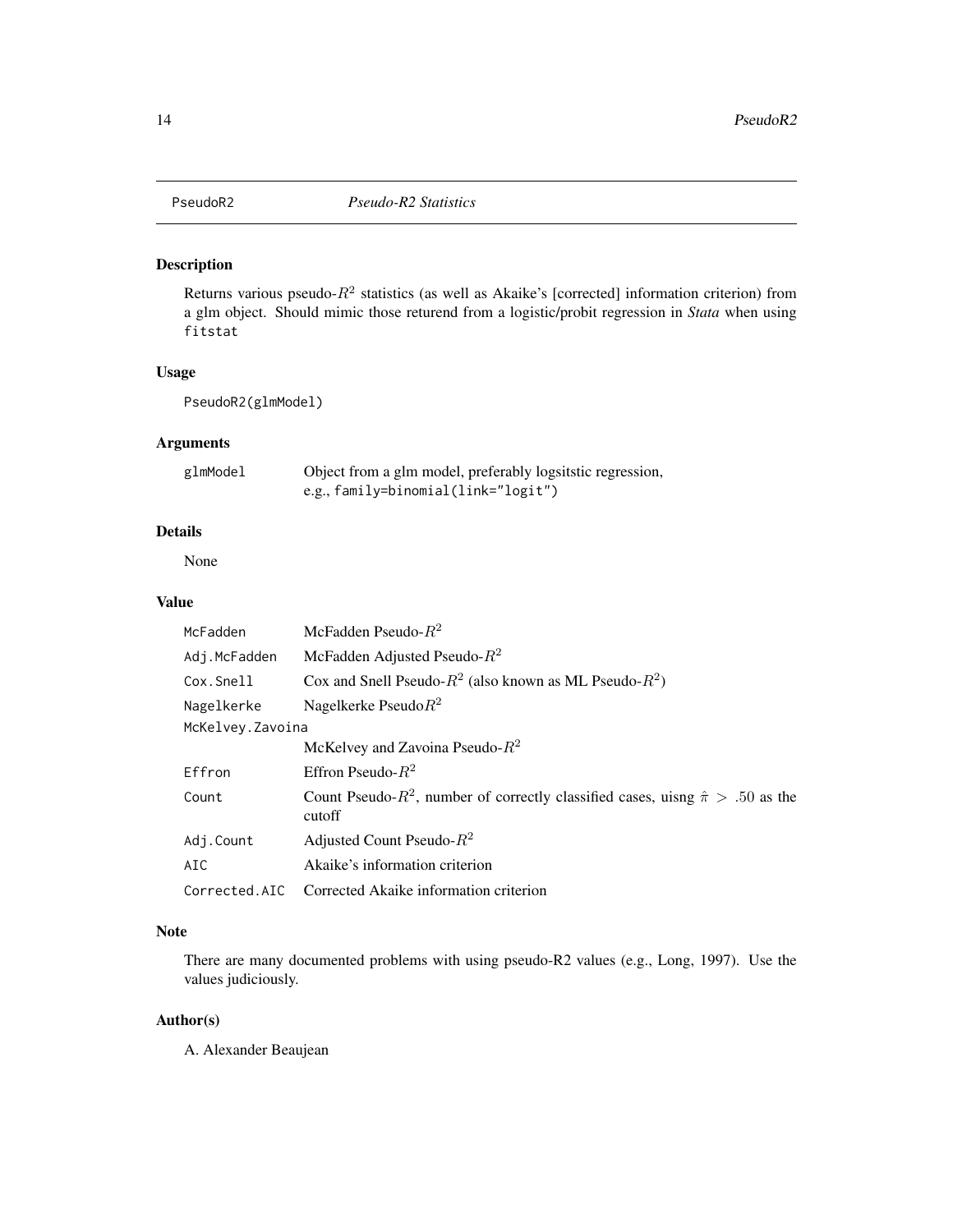#### <span id="page-14-0"></span> $PseudoR2$  15

#### References

Akaike, H. (1974). A new look at the statistical model identification. *IEEE Transactions on Automatic Control, 19*(6), 716–723. Burnham, K. P., & Anderson, D. R. (2002). *Model selection and multimodel inference: A practical information-theoretic approach* (2nd ed.). New York: Springer-Verlag.

Efron, B. (1978). Regression and ANOVA with zero-one data: Measures of residual variation. *Journal of the American Statistical Association, 73*(361), 113–121.

Hosmer, D. W., & Lemeshow, S. (2000). *Applied logistic regression* (2nd ed.). Hoboke, NJ: Wiley.

Long, J. S.(1997). *Regression models for categorical and limited dependent variables*. Thousand Oaks, CA:Sage.

McFadden, D. (1979). Quantitative methods for analysing travel behavior of individuals: Some recent developments. In D. A. Hensher & P. R. Stopher (Eds.), *Behavioural travel modelling* (pp. 279–318). London: Croom Helm.

McKelvey, R. D., & Zavoina, W. (1975). A statistical model for the analysis of ordinal level dependent variables. *The Journal of Mathematical Sociology, 4*(1), 103–120

Nagelkerke, N. J. D. (1991). A note on a general definition of the coefficient of determination. *Biometrika, 78*(3), 691–692.

#### See Also

[glm](#page-0-0)

#### Examples

```
data(MLBOffense2011)
MLBOffense2011$NL<-ifelse(MLBOffense2011$Lg=="NL", 1,0)
#predict MLB league membership from RBI and slugging
model1<-glm(NL~RBI + SLG, data=MLBOffense2011, family=binomial(link="logit"))
PseudoR2(model1)
```